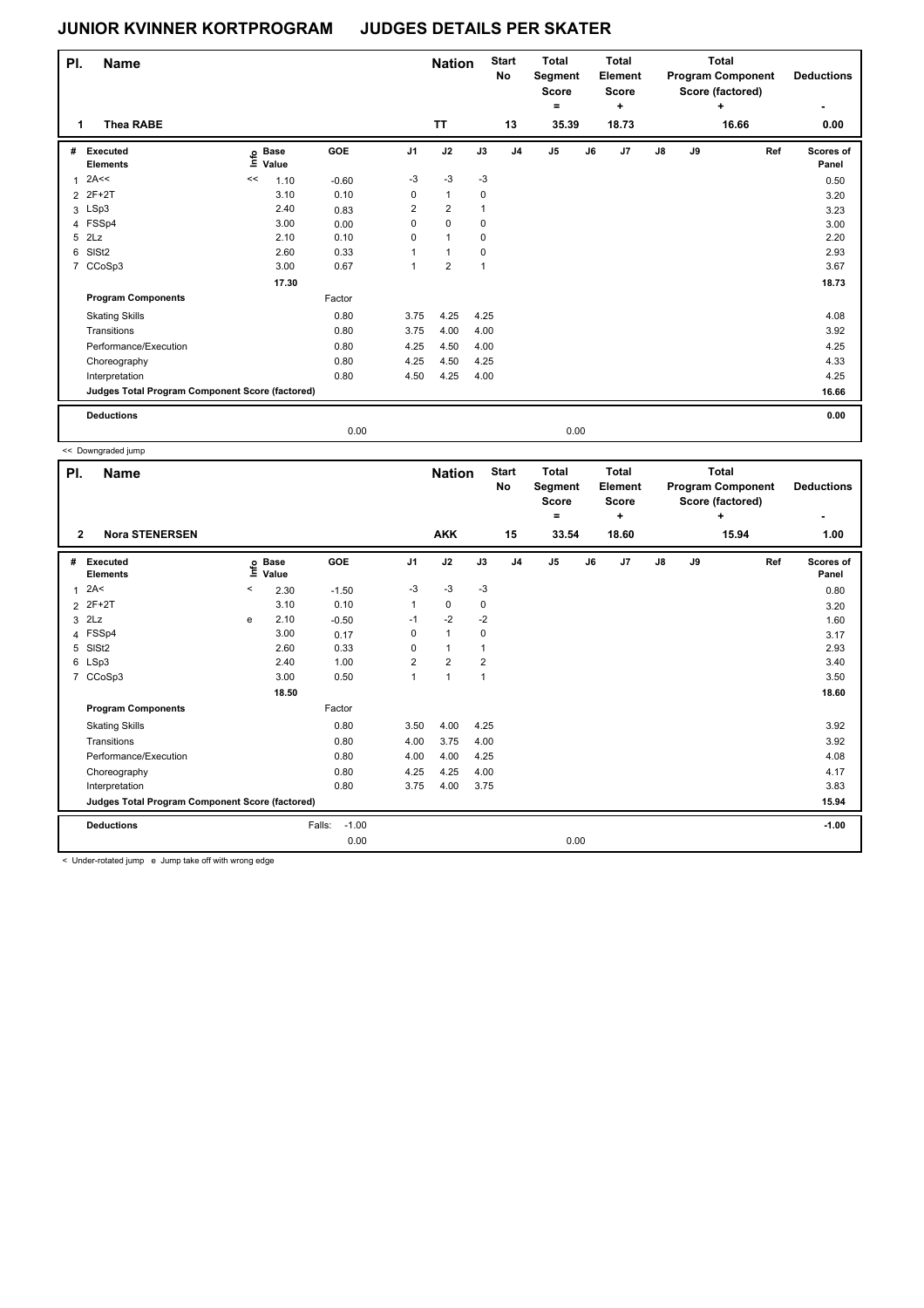| PI. | <b>Name</b>                                     |                     |                            |         |                | <b>Nation</b>  |                | <b>Start</b><br>No | <b>Total</b><br>Segment<br><b>Score</b><br>۰ |      | <b>Total</b><br>Element<br><b>Score</b><br>÷ |               |    | <b>Total</b><br><b>Program Component</b><br>Score (factored)<br>٠ | <b>Deductions</b>  |
|-----|-------------------------------------------------|---------------------|----------------------------|---------|----------------|----------------|----------------|--------------------|----------------------------------------------|------|----------------------------------------------|---------------|----|-------------------------------------------------------------------|--------------------|
|     | 3<br><b>Jemima RASMUSS</b>                      |                     |                            |         |                | <b>AKK</b>     |                | 10                 | 31.82                                        |      | 15.34                                        |               |    | 16.48                                                             | 0.00               |
| #   | Executed<br><b>Elements</b>                     |                     | e Base<br>E Value<br>Value | GOE     | J <sub>1</sub> | J2             | J3             | J <sub>4</sub>     | J <sub>5</sub>                               | J6   | J7                                           | $\mathsf{J}8$ | J9 | Ref                                                               | Scores of<br>Panel |
|     | 2A<<                                            | <<                  | 1.10                       | $-0.53$ | $-2$           | $-3$           | $-3$           |                    |                                              |      |                                              |               |    |                                                                   | 0.57               |
|     | 2 2Lo+2Lo<                                      | $\hat{\phantom{a}}$ | 3.10                       | $-0.70$ | $-2$           | $-3$           | $-2$           |                    |                                              |      |                                              |               |    |                                                                   | 2.40               |
|     | 3 FSSp4                                         |                     | 3.00                       | 0.50    | $\mathbf 0$    | $\overline{2}$ | $\overline{1}$ |                    |                                              |      |                                              |               |    |                                                                   | 3.50               |
|     | 4 LSp2                                          |                     | 1.90                       | $-0.30$ | $-1$           | $-2$           | 0              |                    |                                              |      |                                              |               |    |                                                                   | 1.60               |
| 5   | SISt <sub>3</sub>                               |                     | 3.30                       | 0.67    | 1              | $\overline{2}$ | 1              |                    |                                              |      |                                              |               |    |                                                                   | 3.97               |
| 6   | 1Lz                                             |                     | 0.60                       | $-0.30$ | $-3$           | $-3$           | $-3$           |                    |                                              |      |                                              |               |    |                                                                   | 0.30               |
|     | 7 CCoSp2                                        |                     | 2.50                       | 0.50    | $\mathbf{1}$   | $\mathbf{1}$   | $\overline{1}$ |                    |                                              |      |                                              |               |    |                                                                   | 3.00               |
|     |                                                 |                     | 15.50                      |         |                |                |                |                    |                                              |      |                                              |               |    |                                                                   | 15.34              |
|     | <b>Program Components</b>                       |                     |                            | Factor  |                |                |                |                    |                                              |      |                                              |               |    |                                                                   |                    |
|     | <b>Skating Skills</b>                           |                     |                            | 0.80    | 4.00           | 4.25           | 4.25           |                    |                                              |      |                                              |               |    |                                                                   | 4.17               |
|     | Transitions                                     |                     |                            | 0.80    | 4.25           | 4.25           | 4.00           |                    |                                              |      |                                              |               |    |                                                                   | 4.17               |
|     | Performance/Execution                           |                     |                            | 0.80    | 3.75           | 3.75           | 4.00           |                    |                                              |      |                                              |               |    |                                                                   | 3.83               |
|     | Choreography                                    |                     |                            | 0.80    | 4.25           | 4.50           | 4.00           |                    |                                              |      |                                              |               |    |                                                                   | 4.25               |
|     | Interpretation                                  |                     |                            | 0.80    | 4.25           | 4.00           | 4.25           |                    |                                              |      |                                              |               |    |                                                                   | 4.17               |
|     | Judges Total Program Component Score (factored) |                     |                            |         |                |                |                |                    |                                              |      |                                              |               |    |                                                                   | 16.48              |
|     | <b>Deductions</b>                               |                     |                            |         |                |                |                |                    |                                              |      |                                              |               |    |                                                                   | 0.00               |
|     |                                                 |                     |                            | 0.00    |                |                |                |                    |                                              | 0.00 |                                              |               |    |                                                                   |                    |

< Under-rotated jump << Downgraded jump

| PI.<br>4       | <b>Name</b><br><b>Cecilie MELING</b>            |                          |                            |                   |                | <b>Nation</b><br><b>BKK</b> |             | <b>Start</b><br>No<br>14 | <b>Total</b><br>Segment<br><b>Score</b><br>٠<br>28.58 |      | <b>Total</b><br>Element<br><b>Score</b><br>÷<br>15.04 |               |    | <b>Total</b><br><b>Program Component</b><br>Score (factored)<br>÷<br>14.54 | <b>Deductions</b><br>1.00 |
|----------------|-------------------------------------------------|--------------------------|----------------------------|-------------------|----------------|-----------------------------|-------------|--------------------------|-------------------------------------------------------|------|-------------------------------------------------------|---------------|----|----------------------------------------------------------------------------|---------------------------|
|                |                                                 |                          |                            |                   |                |                             |             |                          |                                                       |      |                                                       |               |    |                                                                            |                           |
| #              | Executed<br><b>Elements</b>                     |                          | e Base<br>E Value<br>Value | GOE               | J <sub>1</sub> | J2                          | J3          | J <sub>4</sub>           | J <sub>5</sub>                                        | J6   | J7                                                    | $\mathsf{J}8$ | J9 | Ref                                                                        | Scores of<br>Panel        |
| 1              | 2A<                                             | $\overline{\phantom{a}}$ | 2.30                       | $-1.50$           | $-3$           | $-3$                        | $-3$        |                          |                                                       |      |                                                       |               |    |                                                                            | 0.80                      |
| $\overline{2}$ | 2Lz                                             |                          | 2.10                       | $-0.80$           | $-3$           | $-3$                        | $-2$        |                          |                                                       |      |                                                       |               |    |                                                                            | 1.30                      |
|                | 3 FSSp2                                         |                          | 2.30                       | 0.17              | 1              | 0                           | 0           |                          |                                                       |      |                                                       |               |    |                                                                            | 2.47                      |
|                | 4 2F+2T<<                                       | <<                       | 2.20                       | $-0.90$           | $-3$           | $-3$                        | $-3$        |                          |                                                       |      |                                                       |               |    |                                                                            | 1.30                      |
|                | 5 LSp2                                          |                          | 1.90                       | 0.50              | 1              | $\overline{2}$              | $\mathbf 0$ |                          |                                                       |      |                                                       |               |    |                                                                            | 2.40                      |
|                | 6 SISt2                                         |                          | 2.60                       | 0.17              | 0              | $\mathbf{1}$                | 0           |                          |                                                       |      |                                                       |               |    |                                                                            | 2.77                      |
|                | 7 CCoSp4                                        |                          | 3.50                       | 0.50              | 1              | 1                           | 1           |                          |                                                       |      |                                                       |               |    |                                                                            | 4.00                      |
|                |                                                 |                          | 16.90                      |                   |                |                             |             |                          |                                                       |      |                                                       |               |    |                                                                            | 15.04                     |
|                | <b>Program Components</b>                       |                          |                            | Factor            |                |                             |             |                          |                                                       |      |                                                       |               |    |                                                                            |                           |
|                | <b>Skating Skills</b>                           |                          |                            | 0.80              | 3.75           | 4.00                        | 4.00        |                          |                                                       |      |                                                       |               |    |                                                                            | 3.92                      |
|                | Transitions                                     |                          |                            | 0.80              | 3.25           | 3.25                        | 3.50        |                          |                                                       |      |                                                       |               |    |                                                                            | 3.33                      |
|                | Performance/Execution                           |                          |                            | 0.80              | 3.75           | 3.75                        | 3.75        |                          |                                                       |      |                                                       |               |    |                                                                            | 3.75                      |
|                | Choreography                                    |                          |                            | 0.80              | 3.50           | 3.50                        | 3.50        |                          |                                                       |      |                                                       |               |    |                                                                            | 3.50                      |
|                | Interpretation                                  |                          |                            | 0.80              | 3.75           | 3.75                        | 3.50        |                          |                                                       |      |                                                       |               |    |                                                                            | 3.67                      |
|                | Judges Total Program Component Score (factored) |                          |                            |                   |                |                             |             |                          |                                                       |      |                                                       |               |    |                                                                            | 14.54                     |
|                | <b>Deductions</b>                               |                          |                            | Falls:<br>$-1.00$ |                |                             |             |                          |                                                       |      |                                                       |               |    |                                                                            | $-1.00$                   |
|                |                                                 |                          |                            | 0.00              |                |                             |             |                          |                                                       | 0.00 |                                                       |               |    |                                                                            |                           |

< Under-rotated jump << Downgraded jump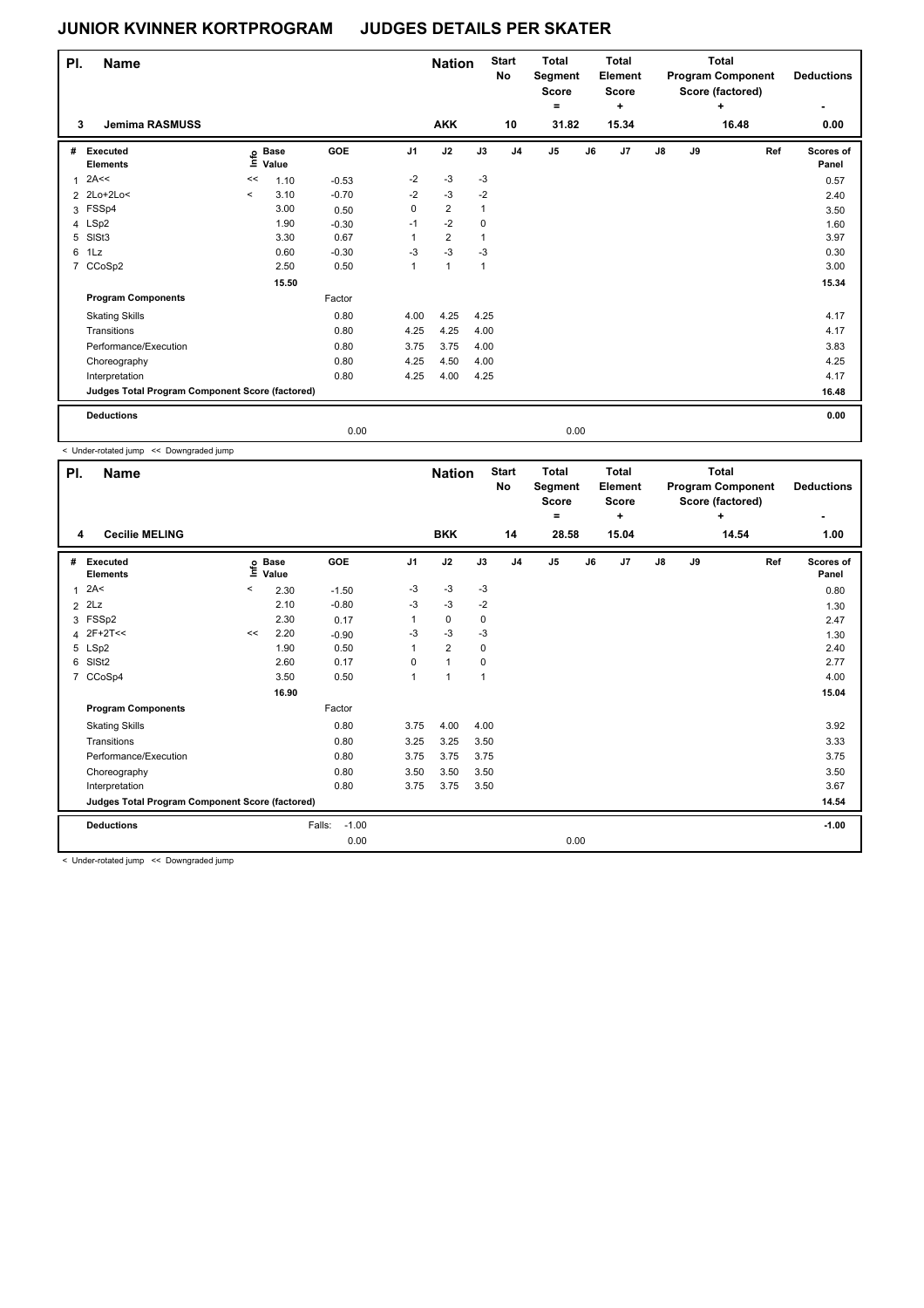| PI.            | <b>Name</b>                                     |    |                      |                   |                | <b>Nation</b>  |              | <b>Start</b><br>No | <b>Total</b><br>Segment<br><b>Score</b><br>۰ |      | <b>Total</b><br>Element<br><b>Score</b><br>÷ |               |    | <b>Total</b><br><b>Program Component</b><br>Score (factored)<br>÷ | <b>Deductions</b>  |
|----------------|-------------------------------------------------|----|----------------------|-------------------|----------------|----------------|--------------|--------------------|----------------------------------------------|------|----------------------------------------------|---------------|----|-------------------------------------------------------------------|--------------------|
| 5              | <b>Heidi LILLESÆTER</b>                         |    |                      |                   |                | SIL            |              | 6                  | 28.56                                        |      | 16.54                                        |               |    | 14.02                                                             | 2.00               |
| #              | Executed<br><b>Elements</b>                     | ١m | <b>Base</b><br>Value | GOE               | J <sub>1</sub> | J2             | J3           | J <sub>4</sub>     | J <sub>5</sub>                               | J6   | J <sub>7</sub>                               | $\mathsf{J}8$ | J9 | Ref                                                               | Scores of<br>Panel |
| 1              | 3S+COMBO                                        |    | 4.20                 | $-2.10$           | $-3$           | $-3$           | -3           |                    |                                              |      |                                              |               |    |                                                                   | 2.10               |
| $\overline{2}$ | 2A                                              |    | 3.30                 | $-1.50$           | $-3$           | $-3$           | $-3$         |                    |                                              |      |                                              |               |    |                                                                   | 1.80               |
|                | 3 CCoSp3                                        |    | 3.00                 | 0.67              | 1              | $\overline{2}$ | $\mathbf{1}$ |                    |                                              |      |                                              |               |    |                                                                   | 3.67               |
| 4              | 2Lz                                             | e  | 2.10                 | $-0.60$           | $-2$           | $-2$           | $-2$         |                    |                                              |      |                                              |               |    |                                                                   | 1.50               |
| 5              | SISt <sub>2</sub>                               |    | 2.60                 | $-0.10$           | $-1$           | 0              | 0            |                    |                                              |      |                                              |               |    |                                                                   | 2.50               |
| 6              | FSSp4                                           |    | 3.00                 | 0.07              | $-1$           | 0              | $\mathbf{1}$ |                    |                                              |      |                                              |               |    |                                                                   | 3.07               |
|                | 7 LSp2                                          |    | 1.90                 | 0.00              | 0              | 0              | $\mathbf 0$  |                    |                                              |      |                                              |               |    |                                                                   | 1.90               |
|                |                                                 |    | 20.10                |                   |                |                |              |                    |                                              |      |                                              |               |    |                                                                   | 16.54              |
|                | <b>Program Components</b>                       |    |                      | Factor            |                |                |              |                    |                                              |      |                                              |               |    |                                                                   |                    |
|                | <b>Skating Skills</b>                           |    |                      | 0.80              | 4.00           | 4.00           | 3.75         |                    |                                              |      |                                              |               |    |                                                                   | 3.92               |
|                | Transitions                                     |    |                      | 0.80              | 3.50           | 3.25           | 3.50         |                    |                                              |      |                                              |               |    |                                                                   | 3.42               |
|                | Performance/Execution                           |    |                      | 0.80              | 3.25           | 3.50           | 3.50         |                    |                                              |      |                                              |               |    |                                                                   | 3.42               |
|                | Choreography                                    |    |                      | 0.80              | 3.50           | 3.25           | 3.50         |                    |                                              |      |                                              |               |    |                                                                   | 3.42               |
|                | Interpretation                                  |    |                      | 0.80              | 3.25           | 3.50           | 3.25         |                    |                                              |      |                                              |               |    |                                                                   | 3.33               |
|                | Judges Total Program Component Score (factored) |    |                      |                   |                |                |              |                    |                                              |      |                                              |               |    |                                                                   | 14.02              |
|                | <b>Deductions</b>                               |    |                      | $-2.00$<br>Falls: |                |                |              |                    |                                              |      |                                              |               |    |                                                                   | $-2.00$            |
|                |                                                 |    |                      | 0.00              |                |                |              |                    |                                              | 0.00 |                                              |               |    |                                                                   |                    |

e Jump take off with wrong edge

| PI.          | <b>Name</b>                                     |                            |         |                | <b>Nation</b> |                | <b>Start</b><br>No | <b>Total</b><br>Segment<br><b>Score</b><br>٠ |    | <b>Total</b><br>Element<br><b>Score</b><br>÷ |               |    | <b>Total</b><br><b>Program Component</b><br>Score (factored)<br>÷ | <b>Deductions</b><br>٠ |
|--------------|-------------------------------------------------|----------------------------|---------|----------------|---------------|----------------|--------------------|----------------------------------------------|----|----------------------------------------------|---------------|----|-------------------------------------------------------------------|------------------------|
| 6            | Victoria HØGTUN                                 |                            |         |                | <b>AKK</b>    |                | $\mathbf{2}$       | 27.62                                        |    | 14.30                                        |               |    | 13.32                                                             | 0.00                   |
| #            | <b>Executed</b><br><b>Elements</b>              | <b>Base</b><br>۴ę<br>Value | GOE     | J <sub>1</sub> | J2            | J3             | J <sub>4</sub>     | J <sub>5</sub>                               | J6 | J <sub>7</sub>                               | $\mathsf{J}8$ | J9 | Ref                                                               | Scores of<br>Panel     |
| $\mathbf{1}$ | 2Lz                                             | 2.10                       | $-0.40$ | $-3$           | $-1$          | $\mathbf 0$    |                    |                                              |    |                                              |               |    |                                                                   | 1.70                   |
|              | 2 2S+2T                                         | 2.60                       | 0.13    | 1              | $\mathbf{1}$  | 0              |                    |                                              |    |                                              |               |    |                                                                   | 2.73                   |
|              | 3 FSSp1                                         | 2.00                       | $-0.50$ | $-2$           | $-2$          | $-1$           |                    |                                              |    |                                              |               |    |                                                                   | 1.50                   |
| 4            | SISt <sub>2</sub>                               | 2.60                       | 0.17    | 0              | $\mathbf 0$   | $\overline{1}$ |                    |                                              |    |                                              |               |    |                                                                   | 2.77                   |
| 5            | 1A                                              | 1.10                       | $-0.47$ | $-1$           | $-3$          | -3             |                    |                                              |    |                                              |               |    |                                                                   | 0.63                   |
| 6            | CCoSp3                                          | 3.00                       | $-0.10$ | 0              | $-1$          | 0              |                    |                                              |    |                                              |               |    |                                                                   | 2.90                   |
|              | 7 LSp2                                          | 1.90                       | 0.17    | 0              | $\mathbf{1}$  | $\mathbf 0$    |                    |                                              |    |                                              |               |    |                                                                   | 2.07                   |
|              |                                                 | 15.30                      |         |                |               |                |                    |                                              |    |                                              |               |    |                                                                   | 14.30                  |
|              | <b>Program Components</b>                       |                            | Factor  |                |               |                |                    |                                              |    |                                              |               |    |                                                                   |                        |
|              | <b>Skating Skills</b>                           |                            | 0.80    | 3.00           | 3.50          | 3.50           |                    |                                              |    |                                              |               |    |                                                                   | 3.33                   |
|              | Transitions                                     |                            | 0.80    | 2.75           | 3.00          | 3.25           |                    |                                              |    |                                              |               |    |                                                                   | 3.00                   |
|              | Performance/Execution                           |                            | 0.80    | 3.25           | 3.75          | 3.50           |                    |                                              |    |                                              |               |    |                                                                   | 3.50                   |
|              | Choreography                                    |                            | 0.80    | 3.25           | 3.50          | 3.25           |                    |                                              |    |                                              |               |    |                                                                   | 3.33                   |
|              | Interpretation                                  |                            | 0.80    | 3.50           | 3.75          | 3.25           |                    |                                              |    |                                              |               |    |                                                                   | 3.50                   |
|              | Judges Total Program Component Score (factored) |                            |         |                |               |                |                    |                                              |    |                                              |               |    |                                                                   | 13.32                  |
|              | <b>Deductions</b>                               |                            |         |                |               |                |                    |                                              |    |                                              |               |    |                                                                   | 0.00                   |
|              |                                                 |                            | 0.00    |                |               |                |                    | 0.00                                         |    |                                              |               |    |                                                                   |                        |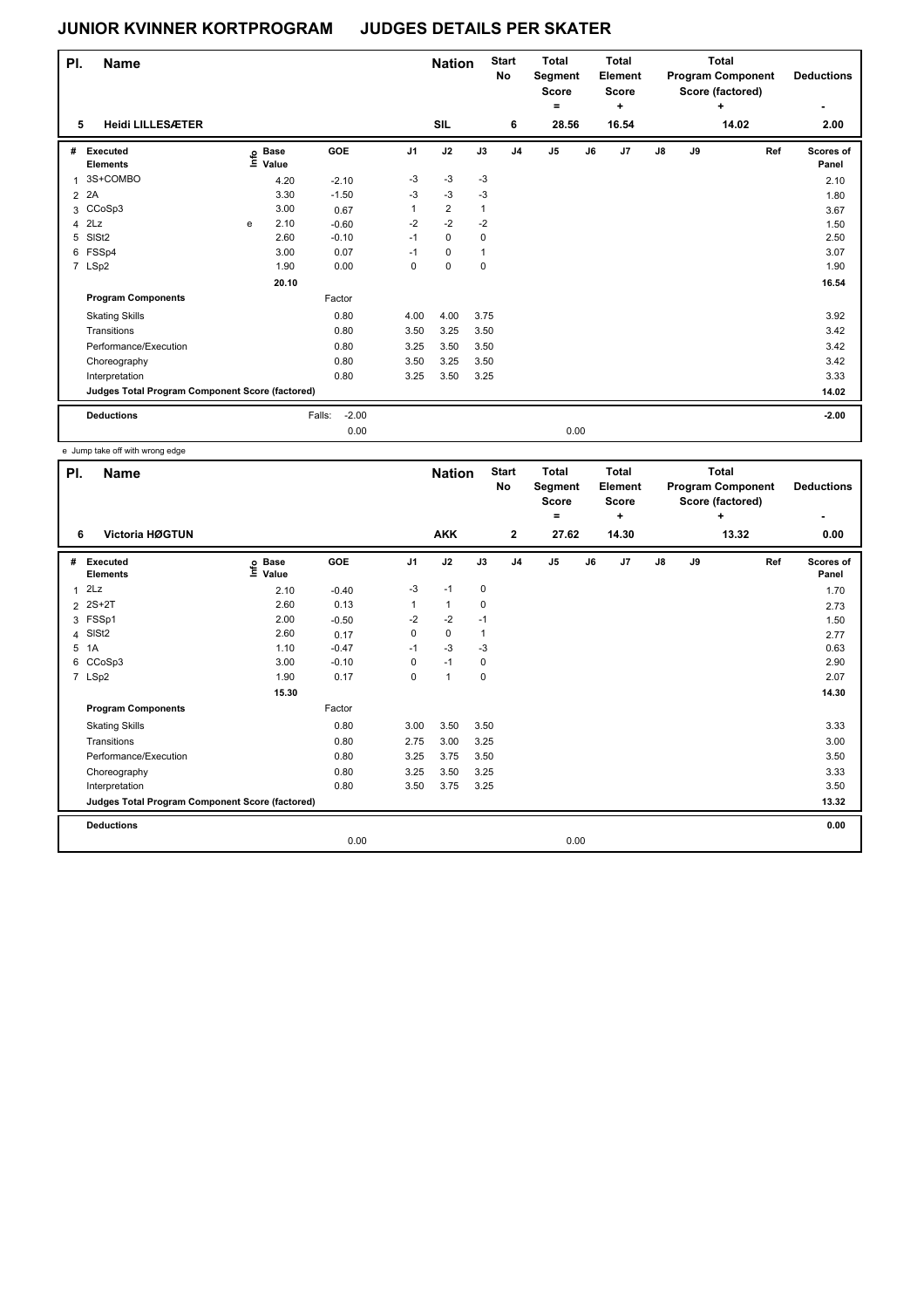| PI. | <b>Name</b>                                     |   |                            |         |             | <b>Nation</b> |             | <b>Start</b><br>No | Total<br>Segment<br><b>Score</b><br>۰ |    | <b>Total</b><br>Element<br><b>Score</b><br>٠ |               |    | <b>Total</b><br><b>Program Component</b><br>Score (factored)<br>÷. | <b>Deductions</b>  |
|-----|-------------------------------------------------|---|----------------------------|---------|-------------|---------------|-------------|--------------------|---------------------------------------|----|----------------------------------------------|---------------|----|--------------------------------------------------------------------|--------------------|
|     | $\overline{7}$<br><b>Maria Kristine OLSEN</b>   |   |                            |         |             | <b>AKK</b>    |             | 5                  | 25.22                                 |    | 13.20                                        |               |    | 12.02                                                              | 0.00               |
| #   | Executed<br><b>Elements</b>                     |   | e Base<br>E Value<br>Value | GOE     | J1          | J2            | J3          | J <sub>4</sub>     | J <sub>5</sub>                        | J6 | J7                                           | $\mathsf{J}8$ | J9 | Ref                                                                | Scores of<br>Panel |
|     | 1A                                              |   | 1.10                       | $-0.60$ | $-3$        | $-3$          | $-3$        |                    |                                       |    |                                              |               |    |                                                                    | 0.50               |
|     | 2 2F+2T                                         |   | 3.10                       | 0.00    | $\mathbf 0$ | $\mathbf 0$   | $\mathbf 0$ |                    |                                       |    |                                              |               |    |                                                                    | 3.10               |
|     | 3 CCoSp4                                        |   | 3.50                       | $-0.10$ | $-1$        | $\mathbf 0$   | $\mathbf 0$ |                    |                                       |    |                                              |               |    |                                                                    | 3.40               |
|     | $4$ $2Lz$                                       | e | 2.10                       | $-0.60$ | $-2$        | $-2$          | $-2$        |                    |                                       |    |                                              |               |    |                                                                    | 1.50               |
| 5   | SISt1                                           |   | 1.80                       | 0.00    | 0           | $\mathbf 0$   | 0           |                    |                                       |    |                                              |               |    |                                                                    | 1.80               |
|     | 6 LSp2                                          |   | 1.90                       | $-0.50$ | $-1$        | $-2$          | $-2$        |                    |                                       |    |                                              |               |    |                                                                    | 1.40               |
|     | 7 FSSp1                                         |   | 2.00                       | $-0.50$ | $-2$        | $-2$          | $-1$        |                    |                                       |    |                                              |               |    |                                                                    | 1.50               |
|     |                                                 |   | 15.50                      |         |             |               |             |                    |                                       |    |                                              |               |    |                                                                    | 13.20              |
|     | <b>Program Components</b>                       |   |                            | Factor  |             |               |             |                    |                                       |    |                                              |               |    |                                                                    |                    |
|     | <b>Skating Skills</b>                           |   |                            | 0.80    | 3.25        | 3.25          | 3.00        |                    |                                       |    |                                              |               |    |                                                                    | 3.17               |
|     | Transitions                                     |   |                            | 0.80    | 3.00        | 3.00          | 2.75        |                    |                                       |    |                                              |               |    |                                                                    | 2.92               |
|     | Performance/Execution                           |   |                            | 0.80    | 3.00        | 2.75          | 3.00        |                    |                                       |    |                                              |               |    |                                                                    | 2.92               |
|     | Choreography                                    |   |                            | 0.80    | 3.25        | 3.25          | 3.00        |                    |                                       |    |                                              |               |    |                                                                    | 3.17               |
|     | Interpretation                                  |   |                            | 0.80    | 2.75        | 3.00          | 2.75        |                    |                                       |    |                                              |               |    |                                                                    | 2.83               |
|     | Judges Total Program Component Score (factored) |   |                            |         |             |               |             |                    |                                       |    |                                              |               |    |                                                                    | 12.02              |
|     | <b>Deductions</b>                               |   |                            |         |             |               |             |                    |                                       |    |                                              |               |    |                                                                    | 0.00               |
|     |                                                 |   |                            | 0.00    |             |               |             |                    | 0.00                                  |    |                                              |               |    |                                                                    |                    |

e Jump take off with wrong edge

| PI.            | <b>Name</b>                                     |    |                            |                   |                | <b>Nation</b> |      | <b>Start</b><br>No | <b>Total</b><br>Segment<br><b>Score</b><br>۰ |      | <b>Total</b><br>Element<br><b>Score</b><br>÷ |               |    | <b>Total</b><br><b>Program Component</b><br>Score (factored)<br>÷ | <b>Deductions</b>  |
|----------------|-------------------------------------------------|----|----------------------------|-------------------|----------------|---------------|------|--------------------|----------------------------------------------|------|----------------------------------------------|---------------|----|-------------------------------------------------------------------|--------------------|
| 8              | <b>Samantha WAUGH</b>                           |    |                            |                   |                | <b>TSK</b>    |      | 4                  | 25.04                                        |      | 13.86                                        |               |    | 12.18                                                             | 1.00               |
| #              | Executed<br><b>Elements</b>                     |    | e Base<br>E Value<br>Value | GOE               | J <sub>1</sub> | J2            | J3   | J <sub>4</sub>     | J <sub>5</sub>                               | J6   | J <sub>7</sub>                               | $\mathsf{J}8$ | J9 | Ref                                                               | Scores of<br>Panel |
| $\mathbf{1}$   | 2A<<                                            | << | 1.10                       | $-0.60$           | $-3$           | $-3$          | $-3$ |                    |                                              |      |                                              |               |    |                                                                   | 0.50               |
| $\overline{2}$ | 2Lz                                             | e  | 2.10                       | $-0.60$           | $-2$           | $-2$          | $-2$ |                    |                                              |      |                                              |               |    |                                                                   | 1.50               |
|                | 3 FSSp1                                         |    | 2.00                       | $-0.40$           | $-1$           | $-3$          | 0    |                    |                                              |      |                                              |               |    |                                                                   | 1.60               |
|                | 4 SISt1                                         |    | 1.80                       | 0.00              | 0              | $\Omega$      | 0    |                    |                                              |      |                                              |               |    |                                                                   | 1.80               |
| 5              | $2F+2T$                                         |    | 3.10                       | $-0.20$           | $-1$           | $-1$          | 0    |                    |                                              |      |                                              |               |    |                                                                   | 2.90               |
|                | 6 LSp2                                          |    | 1.90                       | 0.33              | 1              | $\mathbf{1}$  | 0    |                    |                                              |      |                                              |               |    |                                                                   | 2.23               |
|                | 7 CCoSp3                                        |    | 3.00                       | 0.33              | 1              | 1             | 0    |                    |                                              |      |                                              |               |    |                                                                   | 3.33               |
|                |                                                 |    | 15.00                      |                   |                |               |      |                    |                                              |      |                                              |               |    |                                                                   | 13.86              |
|                | <b>Program Components</b>                       |    |                            | Factor            |                |               |      |                    |                                              |      |                                              |               |    |                                                                   |                    |
|                | <b>Skating Skills</b>                           |    |                            | 0.80              | 3.25           | 3.75          | 3.50 |                    |                                              |      |                                              |               |    |                                                                   | 3.50               |
|                | Transitions                                     |    |                            | 0.80              | 2.50           | 3.25          | 3.25 |                    |                                              |      |                                              |               |    |                                                                   | 3.00               |
|                | Performance/Execution                           |    |                            | 0.80              | 2.50           | 2.75          | 3.25 |                    |                                              |      |                                              |               |    |                                                                   | 2.83               |
|                | Choreography                                    |    |                            | 0.80              | 3.00           | 3.00          | 3.25 |                    |                                              |      |                                              |               |    |                                                                   | 3.08               |
|                | Interpretation                                  |    |                            | 0.80              | 2.50           | 3.00          | 3.00 |                    |                                              |      |                                              |               |    |                                                                   | 2.83               |
|                | Judges Total Program Component Score (factored) |    |                            |                   |                |               |      |                    |                                              |      |                                              |               |    |                                                                   | 12.18              |
|                | <b>Deductions</b>                               |    |                            | $-1.00$<br>Falls: |                |               |      |                    |                                              |      |                                              |               |    |                                                                   | $-1.00$            |
|                |                                                 |    |                            | 0.00              |                |               |      |                    |                                              | 0.00 |                                              |               |    |                                                                   |                    |

<< Downgraded jump e Jump take off with wrong edge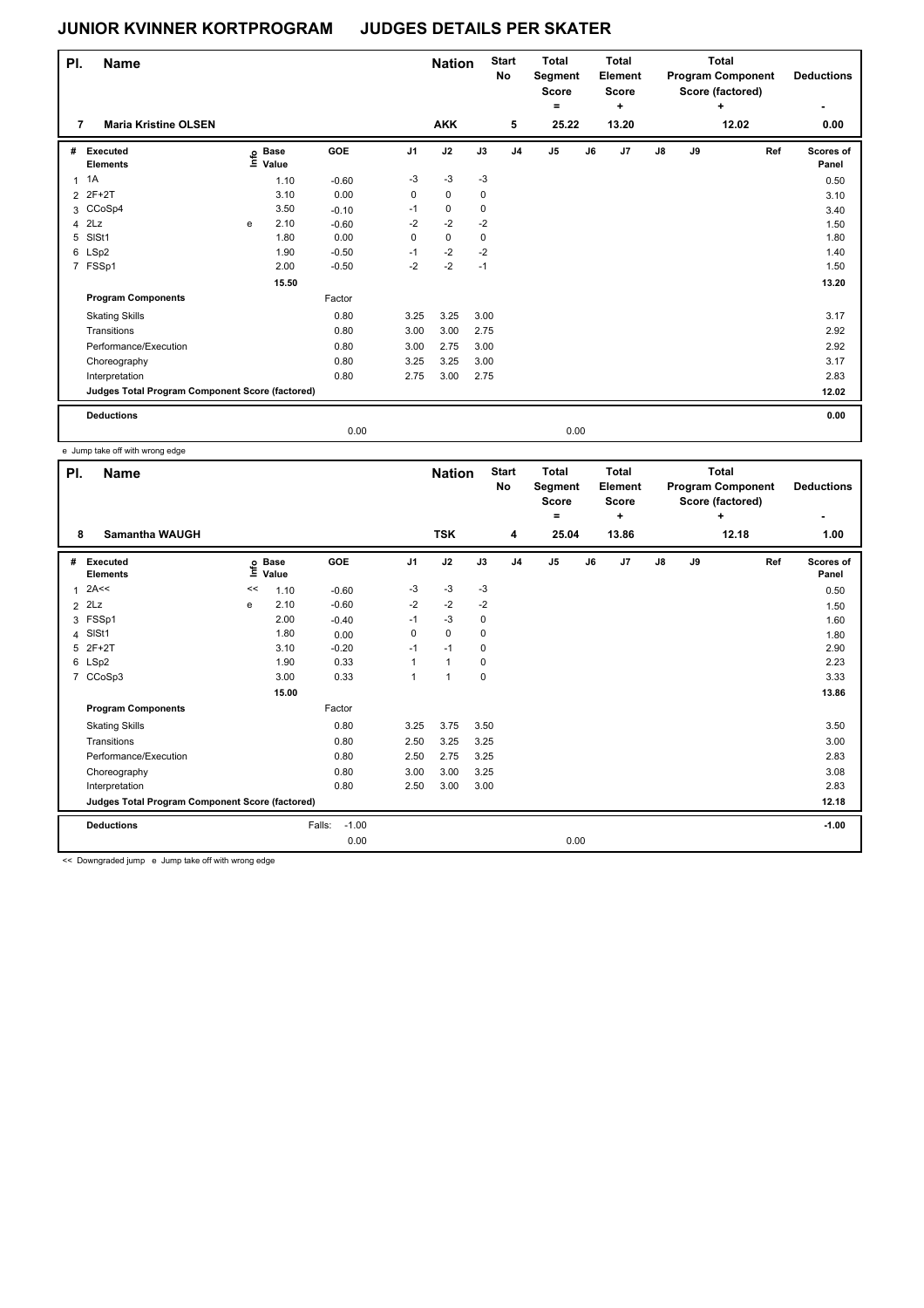| PI. | <b>Name</b>                                     |      |                      |                   |                | <b>Nation</b> |             | <b>Start</b><br>No | <b>Total</b><br>Segment<br><b>Score</b><br>۰ |      | <b>Total</b><br>Element<br><b>Score</b><br>÷ |               |    | <b>Total</b><br><b>Program Component</b><br>Score (factored)<br>٠ | <b>Deductions</b>         |
|-----|-------------------------------------------------|------|----------------------|-------------------|----------------|---------------|-------------|--------------------|----------------------------------------------|------|----------------------------------------------|---------------|----|-------------------------------------------------------------------|---------------------------|
| 9   | <b>Karoline RÅNES</b>                           |      |                      |                   |                | <b>TSK</b>    |             | 11                 | 24.47                                        |      | 11.27                                        |               |    | 14.20                                                             | 1.00                      |
| #   | Executed<br><b>Elements</b>                     | lnfo | <b>Base</b><br>Value | GOE               | J <sub>1</sub> | J2            | J3          | J <sub>4</sub>     | J <sub>5</sub>                               | J6   | J <sub>7</sub>                               | $\mathsf{J}8$ | J9 | Ref                                                               | <b>Scores of</b><br>Panel |
| 1   | 2Lz                                             | e    | 2.10                 | $-0.70$           | $-2$           | $-3$          | $-2$        |                    |                                              |      |                                              |               |    |                                                                   | 1.40                      |
|     | $2$ 2A<<                                        | <<   | 1.10                 | $-0.60$           | $-3$           | $-3$          | $-3$        |                    |                                              |      |                                              |               |    |                                                                   | 0.50                      |
| 3   | FSSp2                                           |      | 2.30                 | 0.00              | 0              | $\mathbf 0$   | 0           |                    |                                              |      |                                              |               |    |                                                                   | 2.30                      |
|     | 4 1F+COMBO                                      |      | 0.50                 | $-0.30$           | -3             | $-3$          | $-3$        |                    |                                              |      |                                              |               |    |                                                                   | 0.20                      |
|     | 5 CCoSp4                                        |      | 3.50                 | 0.07              | 1              | $-1$          | 0           |                    |                                              |      |                                              |               |    |                                                                   | 3.57                      |
| 6   | SIS <sub>t1</sub>                               |      | 1.80                 | 0.00              | 0              | $\mathbf 0$   | 0           |                    |                                              |      |                                              |               |    |                                                                   | 1.80                      |
|     | 7 LSp1                                          |      | 1.50                 | 0.00              | 0              | 0             | $\mathbf 0$ |                    |                                              |      |                                              |               |    |                                                                   | 1.50                      |
|     |                                                 |      | 12.80                |                   |                |               |             |                    |                                              |      |                                              |               |    |                                                                   | 11.27                     |
|     | <b>Program Components</b>                       |      |                      | Factor            |                |               |             |                    |                                              |      |                                              |               |    |                                                                   |                           |
|     | <b>Skating Skills</b>                           |      |                      | 0.80              | 4.00           | 3.75          | 3.75        |                    |                                              |      |                                              |               |    |                                                                   | 3.83                      |
|     | Transitions                                     |      |                      | 0.80              | 3.50           | 3.25          | 3.50        |                    |                                              |      |                                              |               |    |                                                                   | 3.42                      |
|     | Performance/Execution                           |      |                      | 0.80              | 3.50           | 3.50          | 3.50        |                    |                                              |      |                                              |               |    |                                                                   | 3.50                      |
|     | Choreography                                    |      |                      | 0.80              | 3.75           | 3.50          | 3.50        |                    |                                              |      |                                              |               |    |                                                                   | 3.58                      |
|     | Interpretation                                  |      |                      | 0.80              | 3.50           | 3.50          | 3.25        |                    |                                              |      |                                              |               |    |                                                                   | 3.42                      |
|     | Judges Total Program Component Score (factored) |      |                      |                   |                |               |             |                    |                                              |      |                                              |               |    |                                                                   | 14.20                     |
|     | <b>Deductions</b>                               |      |                      | $-1.00$<br>Falls: |                |               |             |                    |                                              |      |                                              |               |    |                                                                   | $-1.00$                   |
|     |                                                 |      |                      | 0.00              |                |               |             |                    |                                              | 0.00 |                                              |               |    |                                                                   |                           |

<< Downgraded jump e Jump take off with wrong edge

| PI.<br>10      | <b>Name</b><br><b>Tonje HAGEN</b>               |    |                      |         |                | <b>Nation</b><br><b>SKK</b> |             | <b>Start</b><br>No<br>$\overline{7}$ | <b>Total</b><br>Segment<br><b>Score</b><br>Ξ.<br>24.27 |      | <b>Total</b><br>Element<br><b>Score</b><br>$\ddot{}$<br>12.47 |               |    | <b>Total</b><br><b>Program Component</b><br>Score (factored)<br>÷<br>12.80 | <b>Deductions</b><br>1.00 |
|----------------|-------------------------------------------------|----|----------------------|---------|----------------|-----------------------------|-------------|--------------------------------------|--------------------------------------------------------|------|---------------------------------------------------------------|---------------|----|----------------------------------------------------------------------------|---------------------------|
|                |                                                 |    |                      |         |                |                             |             |                                      |                                                        |      |                                                               |               |    |                                                                            |                           |
| #              | Executed<br><b>Elements</b>                     | ۴۵ | <b>Base</b><br>Value | GOE     | J <sub>1</sub> | J2                          | J3          | J <sub>4</sub>                       | J <sub>5</sub>                                         | J6   | J7                                                            | $\mathsf{J}8$ | J9 | Ref                                                                        | Scores of<br>Panel        |
| 1              | 2A<<                                            | << | 1.10                 | $-0.60$ | $-3$           | $-3$                        | $-3$        |                                      |                                                        |      |                                                               |               |    |                                                                            | 0.50                      |
| $\overline{2}$ | 2F+2T                                           |    | 3.10                 | 0.20    | 1              | $\mathbf{1}$                | 0           |                                      |                                                        |      |                                                               |               |    |                                                                            | 3.30                      |
|                | 3 FSSp1                                         |    | 2.00                 | $-0.50$ | $-1$           | $-2$                        | $-2$        |                                      |                                                        |      |                                                               |               |    |                                                                            | 1.50                      |
| 4              | 2Lz                                             |    | 2.10                 | $-0.80$ | -3             | $-3$                        | $-2$        |                                      |                                                        |      |                                                               |               |    |                                                                            | 1.30                      |
| 5              | LSp1                                            |    | 1.50                 | $-0.10$ | 0              | $-1$                        | 0           |                                      |                                                        |      |                                                               |               |    |                                                                            | 1.40                      |
| 6              | SISt1                                           |    | 1.80                 | 0.00    | 0              | $\mathbf 0$                 | $\mathbf 0$ |                                      |                                                        |      |                                                               |               |    |                                                                            | 1.80                      |
|                | 7 CCoSp2                                        |    | 2.50                 | 0.17    | 0              | $\overline{1}$              | $\pmb{0}$   |                                      |                                                        |      |                                                               |               |    |                                                                            | 2.67                      |
|                |                                                 |    | 14.10                |         |                |                             |             |                                      |                                                        |      |                                                               |               |    |                                                                            | 12.47                     |
|                | <b>Program Components</b>                       |    |                      | Factor  |                |                             |             |                                      |                                                        |      |                                                               |               |    |                                                                            |                           |
|                | <b>Skating Skills</b>                           |    |                      | 0.80    | 3.50           | 3.50                        | 4.00        |                                      |                                                        |      |                                                               |               |    |                                                                            | 3.67                      |
|                | Transitions                                     |    |                      | 0.80    | 2.75           | 3.00                        | 3.50        |                                      |                                                        |      |                                                               |               |    |                                                                            | 3.08                      |
|                | Performance/Execution                           |    |                      | 0.80    | 3.00           | 2.75                        | 3.75        |                                      |                                                        |      |                                                               |               |    |                                                                            | 3.17                      |
|                | Choreography                                    |    |                      | 0.80    | 2.75           | 3.00                        | 3.50        |                                      |                                                        |      |                                                               |               |    |                                                                            | 3.08                      |
|                | Interpretation                                  |    |                      | 0.80    | 2.75           | 2.75                        | 3.50        |                                      |                                                        |      |                                                               |               |    |                                                                            | 3.00                      |
|                | Judges Total Program Component Score (factored) |    |                      |         |                |                             |             |                                      |                                                        |      |                                                               |               |    |                                                                            | 12.80                     |
|                | <b>Deductions</b>                               |    | Time violation:      | $-1.00$ |                |                             |             |                                      |                                                        |      |                                                               |               |    |                                                                            | $-1.00$                   |
|                |                                                 |    |                      | 0.00    |                |                             |             |                                      |                                                        | 0.00 |                                                               |               |    |                                                                            |                           |

<< Downgraded jump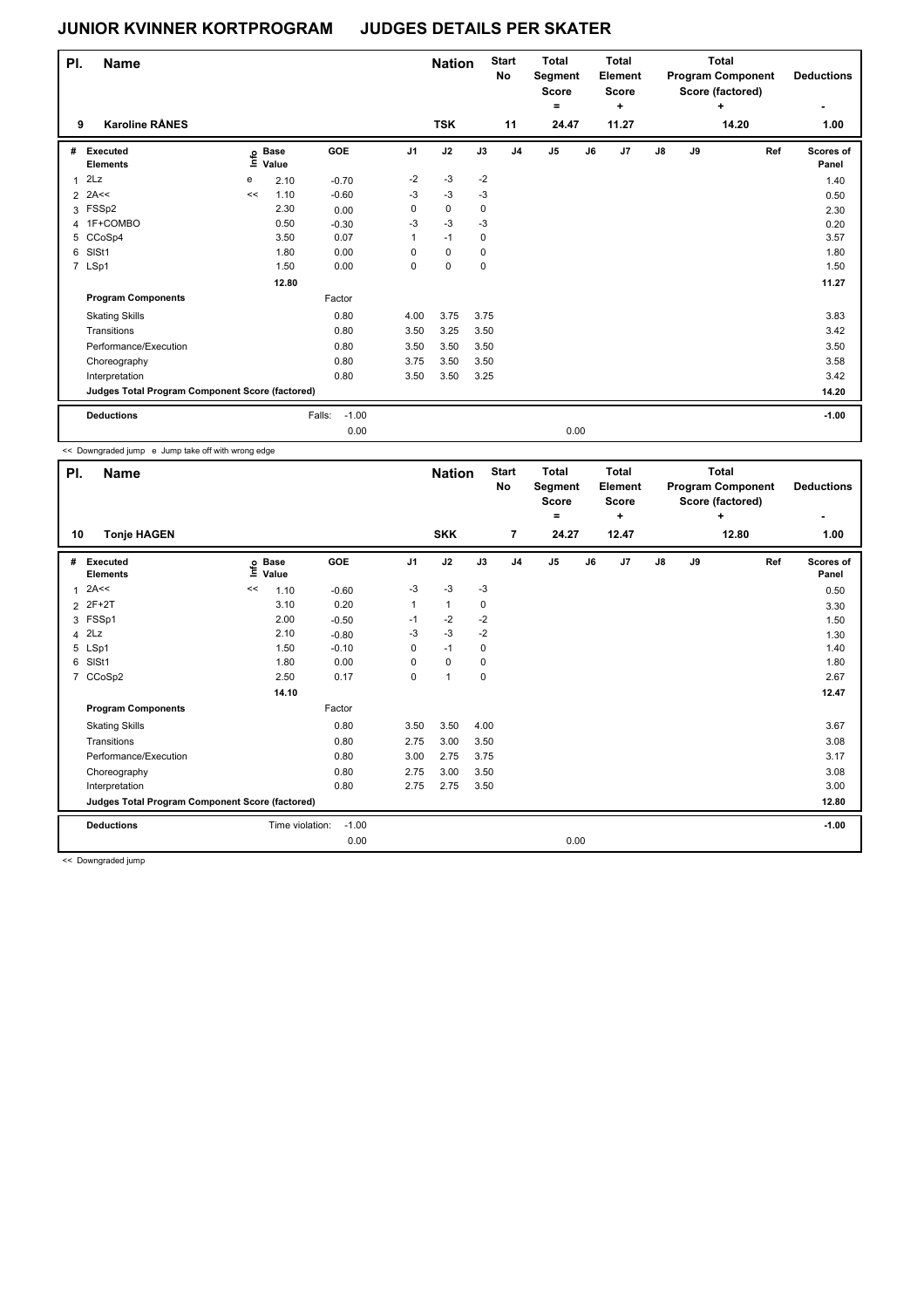| PI.            | Name                                            |                   |         |              | <b>Nation</b> |             | <b>Start</b>   | <b>Total</b>            |    | <b>Total</b>                   |                |    | <b>Total</b>                                 |     |                    |
|----------------|-------------------------------------------------|-------------------|---------|--------------|---------------|-------------|----------------|-------------------------|----|--------------------------------|----------------|----|----------------------------------------------|-----|--------------------|
|                |                                                 |                   |         |              |               |             | No             | Segment<br><b>Score</b> |    | <b>Element</b><br><b>Score</b> |                |    | <b>Program Component</b><br>Score (factored) |     | <b>Deductions</b>  |
|                |                                                 |                   |         |              |               |             |                | $\equiv$                |    | $\ddot{}$                      |                |    | ٠                                            |     |                    |
| 11             | <b>Cornelia BULL</b>                            |                   |         |              | <b>AKK</b>    |             | 1              | 23.39                   |    | 11.93                          |                |    | 11.46                                        |     | 0.00               |
| #              | <b>Executed</b>                                 |                   | GOE     | J1           | J2            | J3          | J <sub>4</sub> | $\mathsf{J}5$           | J6 | J7                             | $\mathbf{J}$ 8 | J9 |                                              | Ref | Scores of          |
|                | <b>Elements</b>                                 | e Base<br>E Value |         |              |               |             |                |                         |    |                                |                |    |                                              |     | Panel              |
| $\mathbf{1}$   | 2Lo+2Lo                                         | 3.60              | 0.10    | $\mathbf 0$  | $\mathbf{1}$  | $\mathbf 0$ |                |                         |    |                                |                |    |                                              |     | 3.70               |
|                | 2 FSSp                                          | 0.00              | 0.00    |              | ÷,            |             |                |                         |    |                                |                |    |                                              |     | 0.00               |
|                | $3$ 1 Lz                                        | 0.60              | $-0.30$ | $-3$         | $-3$          | $-3$        |                |                         |    |                                |                |    |                                              |     | 0.30               |
|                | 4 LSp2                                          | 1.90              | 0.00    | $\mathbf 0$  | $\mathbf 0$   | $\mathbf 0$ |                |                         |    |                                |                |    |                                              |     | 1.90               |
|                | 5 SISt1                                         | 1.80              | $-0.10$ | $-1$         | $\pmb{0}$     | $\pmb{0}$   |                |                         |    |                                |                |    |                                              |     | 1.70               |
| 6              | 1A                                              | 1.10              | $-0.60$ | $-3$         | $-3$          | $-3$        |                |                         |    |                                |                |    |                                              |     | 0.50               |
|                | 7 CCoSp4                                        | 3.50              | 0.33    | $\mathbf{1}$ | $\mathbf{1}$  | $\mathbf 0$ |                |                         |    |                                |                |    |                                              |     | 3.83               |
|                |                                                 | 12.50             |         |              |               |             |                |                         |    |                                |                |    |                                              |     | 11.93              |
|                | <b>Program Components</b>                       |                   | Factor  |              |               |             |                |                         |    |                                |                |    |                                              |     |                    |
|                | <b>Skating Skills</b>                           |                   | 0.80    | 3.25         | 3.25          | 3.00        |                |                         |    |                                |                |    |                                              |     | 3.17               |
|                | Transitions                                     |                   | 0.80    | 2.75         | 2.50          | 2.50        |                |                         |    |                                |                |    |                                              |     | 2.58               |
|                | Performance/Execution                           |                   | 0.80    | 3.00         | 2.75          | 2.75        |                |                         |    |                                |                |    |                                              |     | 2.83               |
|                | Choreography                                    |                   | 0.80    | 3.25         | 3.00          | 2.50        |                |                         |    |                                |                |    |                                              |     | 2.92               |
|                | Interpretation                                  |                   | 0.80    | 3.25         | 2.75          | 2.50        |                |                         |    |                                |                |    |                                              |     | 2.83               |
|                | Judges Total Program Component Score (factored) |                   |         |              |               |             |                |                         |    |                                |                |    |                                              |     | 11.46              |
|                | <b>Deductions</b>                               |                   |         |              |               |             |                |                         |    |                                |                |    |                                              |     | 0.00               |
|                |                                                 |                   | 0.00    |              |               |             |                |                         |    |                                |                |    |                                              |     |                    |
|                |                                                 |                   |         |              |               |             |                | 0.00                    |    |                                |                |    |                                              |     |                    |
|                |                                                 |                   |         |              |               |             |                |                         |    |                                |                |    |                                              |     |                    |
| PI.            | <b>Name</b>                                     |                   |         |              | <b>Nation</b> |             | <b>Start</b>   | <b>Total</b>            |    | <b>Total</b>                   |                |    | <b>Total</b>                                 |     |                    |
|                |                                                 |                   |         |              |               |             | No             | Segment<br><b>Score</b> |    | Element<br><b>Score</b>        |                |    | <b>Program Component</b><br>Score (factored) |     | <b>Deductions</b>  |
|                |                                                 |                   |         |              |               |             |                | $\qquad \qquad =$       |    | $\ddot{}$                      |                |    | ÷                                            |     |                    |
| 12             | <b>Maiken BERTHELSEN</b>                        |                   |         |              | <b>AKK</b>    |             | 8              | 20.24                   |    | 10.00                          |                |    | 10.24                                        |     | 0.00               |
|                |                                                 |                   |         |              |               |             |                |                         |    |                                |                |    |                                              |     |                    |
| #              | <b>Executed</b><br><b>Elements</b>              | e Base<br>⊆ Value | GOE     | J1           | J2            | J3          | J <sub>4</sub> | J5                      | J6 | J7                             | J8             | J9 |                                              | Ref | Scores of<br>Panel |
| $\mathbf{1}$   | $2S+1T$                                         | 1.70              | $-0.60$ | $-3$         | $-3$          | $-3$        |                |                         |    |                                |                |    |                                              |     | 1.10               |
| $\overline{2}$ | 1Lz                                             | 0.60<br>e         | $-0.30$ | $-3$         | $-3$          | $-3$        |                |                         |    |                                |                |    |                                              |     |                    |
|                | 3 LSp1                                          | 1.50              | $-0.20$ | $-1$         | $-1$          | $\pmb{0}$   |                |                         |    |                                |                |    |                                              |     | 0.30<br>1.30       |
| 4 1A           |                                                 | 1.10              | $-0.60$ | $-3$         | $-3$          | $-3$        |                |                         |    |                                |                |    |                                              |     | 0.50               |
|                | 5 FSSp1                                         | 2.00              | $-0.50$ | $-2$         | $-3$          | $\pmb{0}$   |                |                         |    |                                |                |    |                                              |     | 1.50               |
|                | 6 SISt1                                         | 1.80              | 0.00    | $\mathbf 0$  | $\pmb{0}$     | $\pmb{0}$   |                |                         |    |                                |                |    |                                              |     | 1.80               |
|                | 7 CCoSp4                                        | 3.50              | 0.00    | $\mathbf 0$  | $\pmb{0}$     | $\pmb{0}$   |                |                         |    |                                |                |    |                                              |     | 3.50               |
|                |                                                 | 12.20             |         |              |               |             |                |                         |    |                                |                |    |                                              |     | 10.00              |
|                | <b>Program Components</b>                       |                   | Factor  |              |               |             |                |                         |    |                                |                |    |                                              |     |                    |
|                | <b>Skating Skills</b>                           |                   | 0.80    | 2.50         | 2.50          | 2.75        |                |                         |    |                                |                |    |                                              |     | 2.58               |
|                | Transitions                                     |                   | 0.80    | 2.50         | 2.00          | 2.50        |                |                         |    |                                |                |    |                                              |     | 2.33               |
|                | Performance/Execution                           |                   | 0.80    | 2.75         | 2.25          | 2.75        |                |                         |    |                                |                |    |                                              |     | 2.58               |
|                | Choreography                                    |                   | 0.80    | 3.00         | 2.50          | 2.75        |                |                         |    |                                |                |    |                                              |     | 2.75               |
|                | Interpretation                                  |                   | 0.80    | 2.75         | 2.50          | 2.50        |                |                         |    |                                |                |    |                                              |     | 2.58               |
|                | Judges Total Program Component Score (factored) |                   |         |              |               |             |                |                         |    |                                |                |    |                                              |     | 10.24              |
|                |                                                 |                   |         |              |               |             |                |                         |    |                                |                |    |                                              |     |                    |
|                | <b>Deductions</b>                               |                   | 0.00    |              |               |             |                | 0.00                    |    |                                |                |    |                                              |     | 0.00               |

e Jump take off with wrong edge